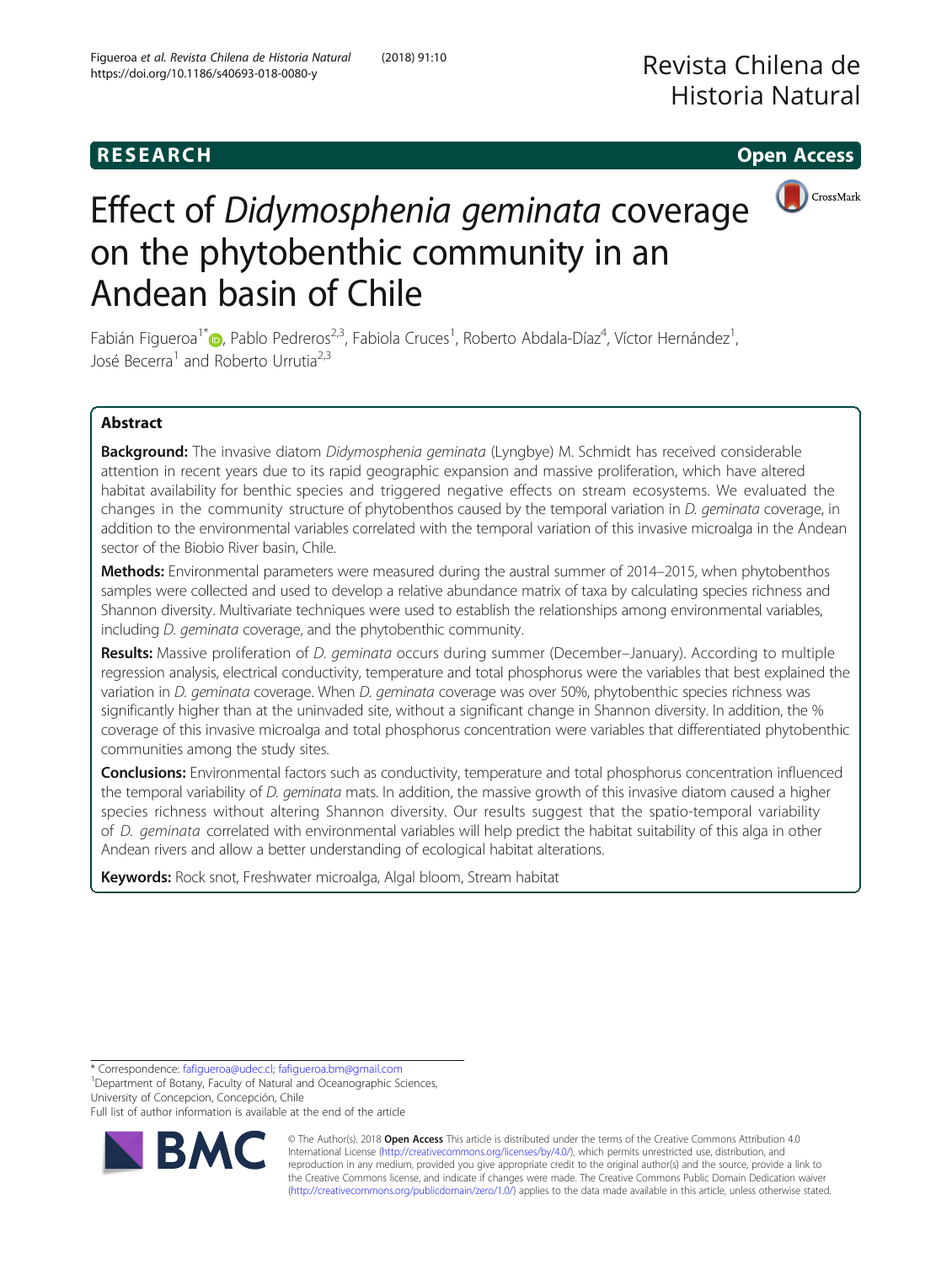## Background

Invasive organisms are species that can settle outside of their natural distribution areas, triggering negative ecological and economic consequences [[1\]](#page-8-0). During the last decade, the benthic diatom D. geminata (Lyngbye) M. Schmidt has been recognized as an invasive species that is capable of displacing benthic species [\[2](#page-8-0), [3\]](#page-8-0) given its significant proliferation and rapid dispersion in freshwater ecosystems [\[4\]](#page-8-0). This diatom has an apical pore through which it secretes a mucopolysaccharide stalk, allowing it to attach to various substrates [\[5\]](#page-8-0), forming large macroscopic conglomerates that are resistant to bacterial degradation and may remain in the environment for weeks and months, even after cell death [\[6](#page-8-0)]. D. geminata is native to Europe, New Zealand and North America and inhabits lakes and rivers with low nutrient concentrations [\[7\]](#page-8-0), although in recent decades it has been observed that it is expanding its geographical range, forming massive growths in rivers and lakes at high latitudes in South America [\[8](#page-8-0)–[10](#page-8-0)].

Observations have shown that D. geminata has a high tolerance to changes in water quality  $[11-13]$  $[11-13]$  $[11-13]$  $[11-13]$  $[11-13]$  and its massive proliferation is mainly associated with low phosphorus concentrations  $[6, 14-16]$  $[6, 14-16]$  $[6, 14-16]$  $[6, 14-16]$  $[6, 14-16]$  $[6, 14-16]$ , low current velocity and depth  $[17–19]$  $[17–19]$  $[17–19]$  $[17–19]$  $[17–19]$ . In addition, its ability to completely cover various riverbed substrates, make this benthic diatom not only a threat to other aquatic organisms, but also one of the most damaging invasive species in river ecosystems [\[7](#page-8-0), [16](#page-9-0), [20,](#page-9-0) [21\]](#page-9-0), as it alters the availability of habitat for benthic species, causing changes in the food chain [\[2](#page-8-0), [22\]](#page-9-0). Much research in this area has focused on assessing the environmental variables that favor the settlement and proliferation of *D. geminata* [\[15](#page-9-0), [19](#page-9-0)], but few studies have evaluated the effect of D. geminata mats on phytobenthic communities [\[23](#page-9-0), [24](#page-9-0)].

In South America, studies on the proliferation of D. geminata have focused on taxonomic and phylogenetic aspects [[5](#page-8-0), [25\]](#page-9-0) and the possibility of this microalga spreading to new water bodies [[8,](#page-8-0) [9](#page-8-0)]. Bhatt et al. (2008) suggested the need for studies focused on the monitoring of D. geminata population growth and possible interactions with other biotic communities. In this regard, changes to the taxonomic composition of phytobenthic communities can act as a roadmap to estimate the alteration of water bodies that have undergone ecological impacts [[26\]](#page-9-0). Thus, communities, apart from providing more knowledge about microalgal flora [[27\]](#page-9-0), could also be considered an indicator of the impact of the massive proliferation of D. geminata.

The main objective of our study was to determine the effect of the variation in D. geminata coverage on the structure of phytobenthic communities. We also analyzed the environmental variables that correlate with the temporal variation of this invasive microalga in the Andean sector of the Biobio River basin, Chile.

## Materials and methods Study area

The Biobío River basin has a drainage area of  $24,260 \mathrm{km}^2$ and is considered a multiple-use river system (e.g., hydroelectricity generation, domestic and industrial effluent receiving, drinking water supply and fishing) [\[28\]](#page-9-0). Fieldwork was done between December 2014 and March 2015, in the austral summer. Sampling sites were selected in the main course of the Biobio River. Three of the analyzed sites were invaded by *D. geminata* (Marimenuco, MAR; Tallón, TAL; Lolén, LOL); a tributary free of Didymo blooms was included as non-invaded site (Liucura, LIU) (Fig. [1](#page-2-0)). The topographic composition of the study area results in highly variable and seasonal climate patterns, with cold-wet winters and hot-dry summers [\[29\]](#page-9-0). Average daily precipitation during the study period varied between 0 and 0.66 mm, while average daily air temperature fluctuated between 7.11 and 20.63 °C (Dirección General de Aguas, DGA). The vegetation cover of this area consists of an Araucaria forest (Araucaria araucana, (Molina) K. Koch) with understory of Antarctic beech (Nothofagus antarctica, (G. Forster) Oerst). The species Festuca scabriuscula (Phil.), Acaena sericea (Phil.), Baccharis magellanica (Lam.) and Rumex acetosella (L.) dominate the herbaceous stratum [\[29,](#page-9-0) [30](#page-9-0)].

## River habitat characteristics

At each study site, a section of approximately 50 m in length was selected considering the following criteria: similar substrate size, current velocity, depth and open canopy. Water quality variables were established with in situ measurements of temperature (°C), conductivity  $(\mu S/cm)$ , pH and dissolved oxygen  $(mg/L)$ , using a Quanta multiparameter probe. Total nitrogen (mg/L), total phosphorus ( $\mu$ g/L) and soluble phosphorus ( $\mu$ g/L) were analyzed in the laboratory following APHA methodology [[31](#page-9-0)]. Hydrological variables included flow velocity (m/s) and depth (m), which were measured at substrate level using an FP111 Global Flow Probe. At each site, a total of six replicates for each variable measured in situ and three replicates for nutrients were considered. The River Habitat Index (IHF) described by Pardo et al. [[32\]](#page-9-0) was used to characterize the river habitat at each site. This index includes seven categories, which assess hydrogeomorphological aspects of the channel, including the presence and frequency of rapids, substrate composition, velocity and depth regimes, channel exposure, habitat heterogeneity and aquatic vegetation coverage.

## D. geminata coverage and phytobenthos sampling

The presence of *D. geminata* was characterized according to the criteria described by [\[33](#page-9-0)], which are composed of five categories: Absent, no mucilaginous mats observed. Initial growth, less than 20% coverage, small brownish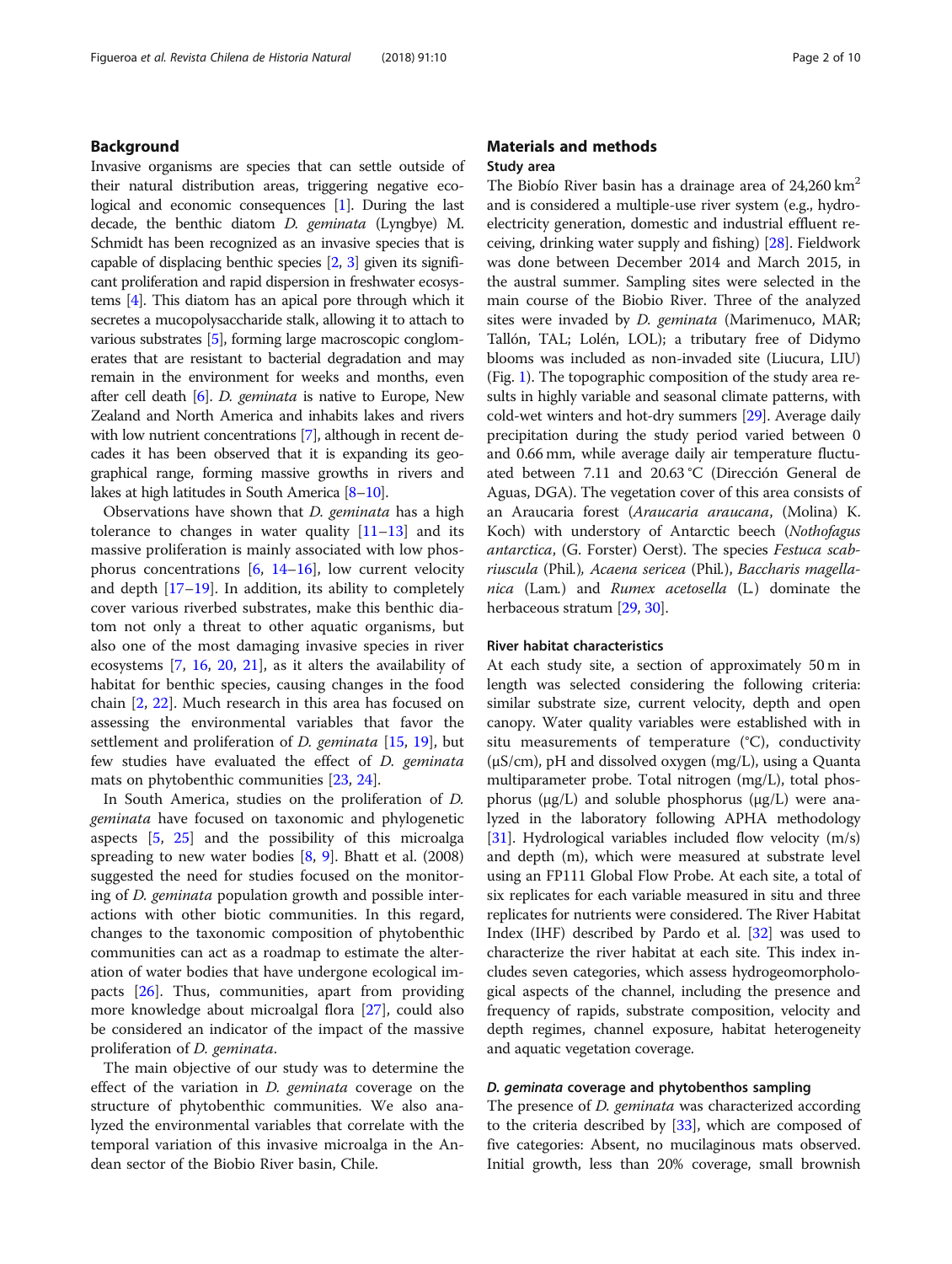<span id="page-2-0"></span>

mats were observed. Medium growth, visual coverage ≥20% and no more than 50%, some coalesced patches completely cover some rocks. High growth, coverage is ≥50% and less than 80%, with the mats increasing in thickness and in dry conditions taking on the appearance of wet paper. Finally, growth was deemed massive when the thickness of the mats increased such that the bedrock and riparian vegetation were in large part covered (coverage > 80%).

To determine D. geminata coverage at each invaded site, three similarly-sized submerged cobbles (greater than 12 cm) were randomly chosen  $[33]$ . Then, a 16 cm<sup>2</sup> area was defined using a plastic grid and photographed to determine the percent coverage using the IMAGE J program. This % coverage of each cobble was included as an environmental variable in the data analysis.

Subsequently, epilithic samples were taken from the cobbles by scraping their upper surfaces on the aforementioned area and brushing and washing them in a plastic bowl until the selected area was completely clear. The collected material was deposited in 15-mL plastic bottles and preserved in Lugol's solution at a temperature of  $4 \pm 2$  °C [[25](#page-9-0)]. In the laboratory, samples were analyzed and up to 400 individuals were identified in each sample with a light microscope at a magnification of 1000 [[34](#page-9-0)] using an Olympus CX31 equipped with a digital camera for microphotography. For specific diatom identification the samples were cleaned and mounted [[35](#page-9-0)]. Taxonomic identification was carried out based on specialized literature

[[36](#page-9-0)–[40\]](#page-9-0). After counting the cells, a taxa abundance matrix was created, expressed in relative abundance (%). In addition, the community parameters – species richness (number of species) and the Shannon diversity index for each site and month of sampling (between December 2014 and March 2015) – were calculated.

### Statistical analysis

We used multiple linear regressions to identify environmental variables that best explained the temporal variability of D. geminata. Prior to this analysis, the independent variables that did not meet the assumptions of normality were transformed to  $\ln(x + 1)$ . This analysis only considered sites invaded by *D. geminata*. A monthly comparison of the variables selected in the linear model, between the non-invaded site and each impacted site, was performed using nonparametric Mann-Whitney U comparisons. Differences in species richness and Shannon-Weaver diversity between the non-invaded and invaded sites were tested using nonparametric Mann-Whitney U comparisons. This analysis was conducted in  $R$  [[41\]](#page-9-0).

Principal coordinate analysis (PCoA) was performed to estimate similarity between the phytobenthos communities at different sampling sites. We used two-way permutational multivariate analysis of variance (PERMANOVA, [[42](#page-9-0)]) to check whether there were differences in the phytobenthic community composition between the invaded and non-invaded sample sites and coverage categories. PCoA analysis methods were conducted using a Chord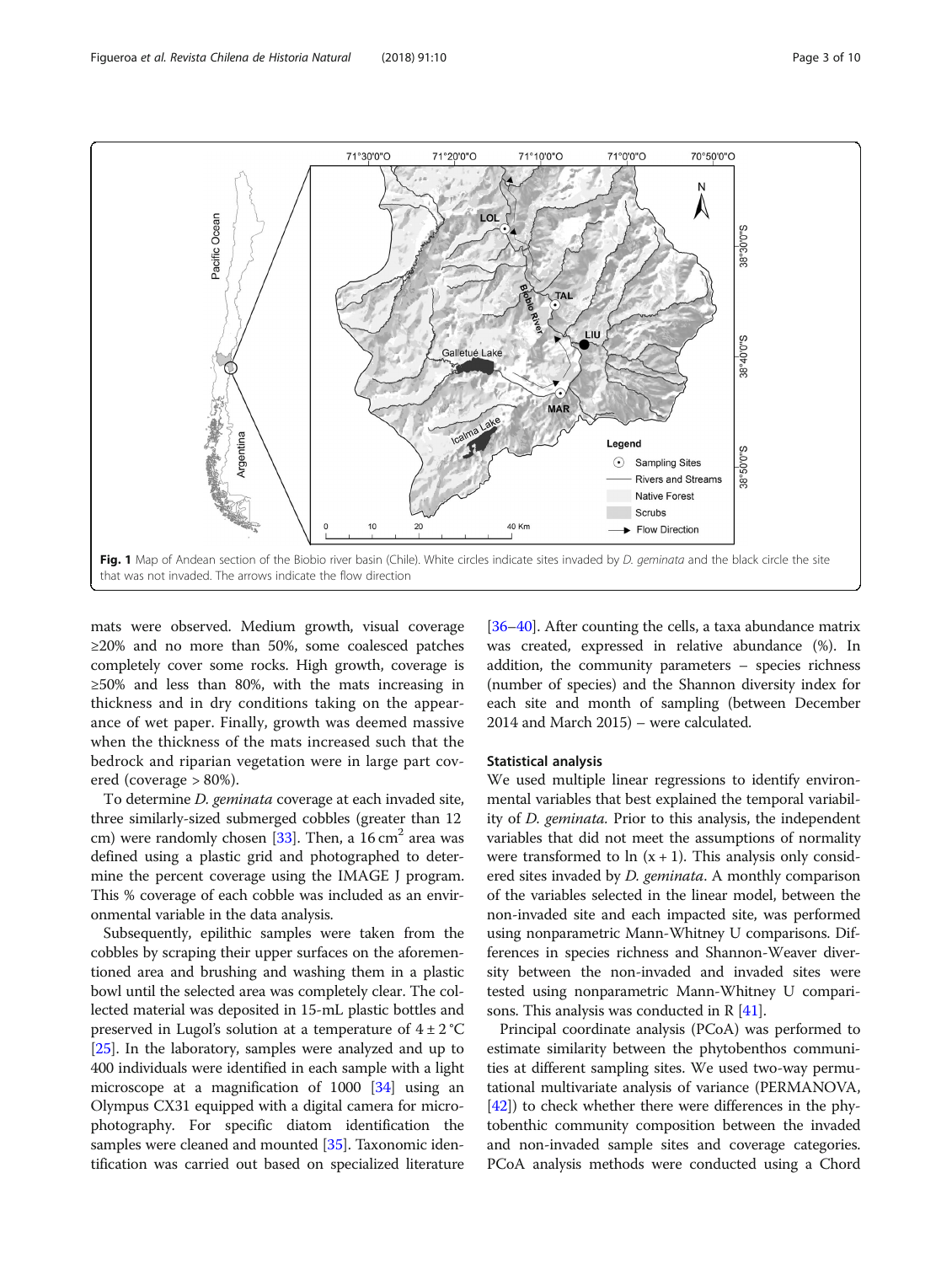<span id="page-3-0"></span>distance matrix [\[43\]](#page-9-0) based on relative abundance of the phytobenthos community transformed to  $\ln (x + 1)$ . In addition, a SIMPER analysis was performed to establish the similarity percentage in order to estimate the contribution of different phytobenthos species in the previously established groups (SIMPER, [\[44\]](#page-9-0)). Finally, a distancebased linear model (DISTLM) was executed in order to determine the relationship between environmental variables and the phytobenthic community. Correlated environmental variables were eliminated from the analysis  $(r > 0.70)$ . DISTLM analysis was carried out using forward selection under the Akaike information criterion (AIC) and coefficient of determination  $\mathbb{R}^2$  to obtain a more detailed explanation of the behavior of the variables [[45](#page-9-0)]. Significant differences were assumed when the  $p$  value was ≤0.05. PCoA, PERMANOVA and DISTLM analysis methods were performed with PRIMER 6.0 [\[46\]](#page-9-0).

## Results

## River habitat characterization and environmental variables

D. geminata mats covered the majority of available substrates, particularly pebbles, stones, gravel, exposed roots, trunks and branches. Coverage of the invaded sites ranged between < 20% (initial growth) and > 80% (massive growth). The greatest D. geminata coverage was recorded at MAR during December–January, with values > 80% (massive growth). Conversely, the lowest coverage values were recorded at TAL, peaking at coverage ≥20% and no more than 50% (medium growth) during December (Table 1).

The river habitat characterization of the non-invaded site presented IHF values that fluctuated between 74 and 81, indicating high habitat heterogeneity with low anthropogenic intervention and high colonization potential. Meanwhile, at the invaded sites IHF fluctuated between 58 and 69, indicating significant modifications in the stream habitat. The MAR, TAL and LOL sites presented lower values compared to LIU. The low values reported in the index are associated with a reduction in components of rapid frequency, velocity/depth regime and aquatic vegetation composition. The lowest IHF values were recorded during the months of greatest *D. geminata* coverage (December, January and February) (Table 1).

Multiple linear regression analysis suggested that conductivity, temperature and total phosphorus were the variables that best represented the variation in D. geminata coverage ( $R^2 = 0.80$ ; adjusted  $R^2 = 0.72$ ;  $p < 0.01$ ). Throughout the study period, significant fluctuations in these variables between the invaded sites and non-invaded site were evident (Table 1). Conductivity presented lower values at MAR and higher values at downstream sites TAL and LOL. The temperature was higher at the invaded sites (MAR, TAL and LOL) than at the not-invaded site. In contrast, water depth presented minimal fluctuations, with no differences among the months. Finally, the three invaded sites presented lower total phosphorus concentrations compared to LIU. Paired comparisons between

Table 1 Mean values and standard deviation of the most significant environmental variables according to the multivariate linear model. Values of the River habitat index (IHF), D. geminata coverage, coverage categories described by Diaz et al. (2013) and the significant Mann-Whitney U test  $(***: p < 0.001, **: p < 0.01; **: p < 0.05;$  ns: non-significance)

|             | Site       | Month      | Cond µS/cm       | Sig-Dif<br>$(M-W)$ | Temp C           | Sig-Dif<br>$(M-W)$ | TP µg/L         | Sig-Dif<br>$(M-W)$ | <b>IHF</b> | D. geminata % | Coverage<br>categories |
|-------------|------------|------------|------------------|--------------------|------------------|--------------------|-----------------|--------------------|------------|---------------|------------------------|
| Non-invaded | LIU        | Dec        | $50.90 \pm 1.10$ |                    | $18.93 \pm 0.63$ |                    | $3.27 \pm 0.05$ |                    | 74         | $\Omega$      |                        |
| Invaded     | <b>MAR</b> | Dec        | $49.35 \pm 0.55$ | **                 | $16.15 \pm 0.15$ | $***$              | $2.68 \pm 0.04$ | ***                | 60         | $91 \pm 4.47$ | Massive growth         |
|             | TAL        | Dec.       | $53.62 \pm 0.72$ | $***$              | $13.33 \pm 0.08$ | $***$              | $3.15 \pm 0.04$ | $\ast$             | 64         | $48 \pm 3.96$ | Medium growth          |
|             | LOL        | <b>Dec</b> | $57.70 \pm 0.46$ | $***$              | $17.37 \pm 0.20$ | $***$              | $2.67 \pm 0.02$ | $***$              | 64         | $65 \pm 5.04$ | High growth            |
| Non-invaded | LIU        | Jan        | $52.70 \pm 2.00$ |                    | $21.45 \pm 0.78$ |                    | $5.15 \pm 0.03$ |                    | 79         | $\mathbf{0}$  |                        |
| Invaded     | <b>MAR</b> | Jan        | $45.53 \pm 1.40$ | $***$              | $20.75 \pm 0.49$ | $\ast$             | $2.30 \pm 0.01$ | $***$              | 60         | $87 \pm 5.15$ | Massive growth         |
|             | TAL        | Jan        | $52.78 \pm 0.44$ | $\ast$             | $16.00 \pm 0.20$ | $***$              | $1.66 \pm 0.04$ | $***$              | 61         | $29 \pm 5.42$ | Medium growth          |
|             | LOL        | Jan        | $58.68 \pm 0.56$ | **                 | $18.63 \pm 0.21$ | $***$              | $2.73 \pm 0.01$ | $***$              | 60         | $57 \pm 5.56$ | High growth            |
| Non-invaded | LIU        | Feb        | $55.20 \pm 1.20$ |                    | $15.42 \pm 2.30$ |                    | $4.76 \pm 0.03$ |                    | 77         | $\Omega$      |                        |
| Invaded     | <b>MAR</b> | Feb        | $50.33 \pm 1.03$ | **                 | $14.48 \pm 0.21$ | $***$              | $4.17 \pm 0.04$ | $***$              | 58         | $72 \pm 9.89$ | High growth            |
|             | TAL        | Feb        | $59.33 \pm 0.82$ | $***$              | $15.47 \pm 0.10$ | ns                 | $2.51 \pm 0.01$ | ***                | 68         | $13 \pm 3.95$ | Absent                 |
|             | LOL        | Feb        | $65.50 \pm 2.43$ | $***$              | $14.05 \pm 0.20$ | $***$              | $4.37 \pm 0.01$ | ***                | 63         | $27 \pm 7.88$ | Medium growth          |
| Non-invaded | LIU        | Mar        | $52.00 \pm 0.01$ |                    | $13.26 \pm 3.00$ |                    | $1.69 \pm 0.01$ |                    | 81         | 0             |                        |
| Invaded     | <b>MAR</b> | Mar        | $48.50 \pm 1.38$ | $***$              | $13.03 \pm 0.35$ | $***$              | $1.63 \pm 0.04$ | <b>Ns</b>          | 67         | $39 \pm 8.67$ | Medium growth          |
|             | TAL        | Mar        | $54.67 \pm 0.52$ | $***$              | $9.24 \pm 0.03$  | $***$              | $1.35 \pm 0.02$ | $***$              | 72         | $4 \pm 3.37$  | Absent                 |
|             | LOL        | Mar        | $60.50 \pm 0.55$ | $***$              | $9.89 \pm 0.03$  | $***$              | $1.39 \pm 0.03$ | ***                | 69         | $12 \pm 5.37$ | Absent                 |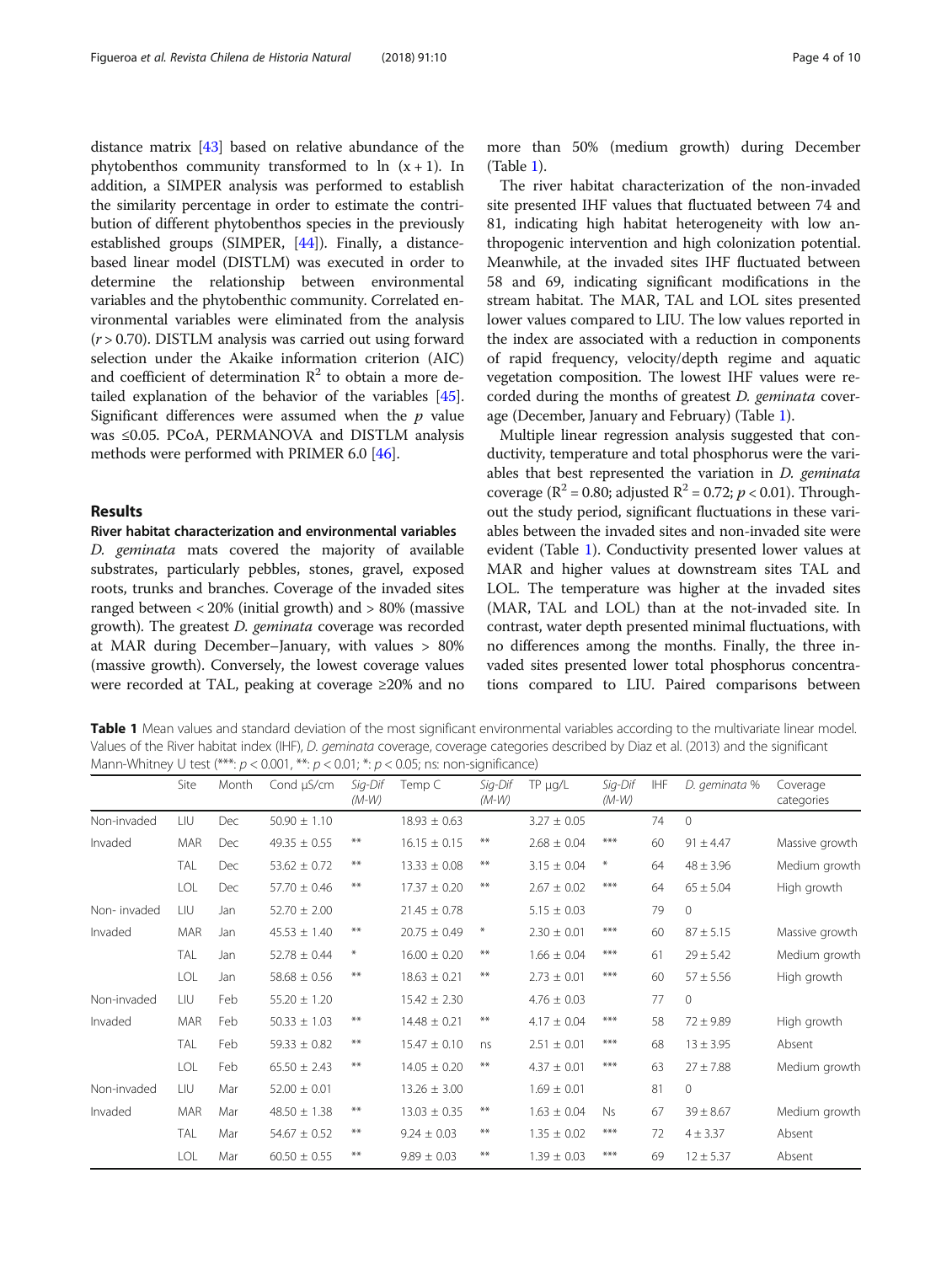non-invaded and invaded sites during the study period showed that the major significant differences ( $p < 0.05$ ) occurred in conductivity, temperature and total phosphorus  $(Table 1)$  $(Table 1)$ .

## Phytobenthos community

A total of 51 taxa were observed in the phytobenthic community structure during the sampling period (December–March), the majority of which belong to the class Bacillarophyceae. When D. geminata coverage was greater than 50%, the specific richness increased significantly with respect to the non-invaded site  $(p < 0.05)$ , while when the coverage was less than 30%, the richness was similar to that of the non-invaded site (Fig. [2\)](#page-5-0). D. geminata was the taxon with the highest relative abundance at the MAR, TAL and LOL sites; however, it was observed that the abundance of the diatoms Rhopalodia gibba and Melosira varians present at the non-invaded site (LIU) also increased at the invaded sites. Meanwhile, the Shannon index showed no significant differences in species diversity between the non-invaded site and invaded sites.

The PCoA analysis based on the phytobenthos community differentiated the sites into two groups: one for the site that was not invaded by  $D$ . geminata (LIU) and the other for the invaded sites, explaining a total variation of 43.4% (Fig. [3](#page-6-0)). A two-way PERMANOVA test presented a significant effect of the sites (Pseudo-F = 3.29,  $p = 0.0021$ ) and *D. geminata* coverage categories (Pseudo-F =  $2.46$ ,  $p = 0.004$ ) on the phytobenthos community. There was also significant interaction between both factors (Pseudo-F = 1.83,  $p = 0.047$ ) (Table [2\)](#page-6-0).

The relationship between environmental variables and the phytobenthos community determined by the DISTLM analysis demonstrated that under the Akaike criteria, D. geminata coverage (AIC = 56.33; Pseudo-F = 3.53;  $p = 0.001$ ) and total phosphorus (AIC = 55.71; Pseudo-F = 2.32;  $p = 0.013$ ) were the only variables included in the final model. Meanwhile, the coefficient of determination  $\mathbb{R}^2$  included the total number of variables in the final model  $(R^2 = 0.74)$ ; the only significant variables in the study site distribution were coverage ( $R^2 = 0.20$ ; Pseudo-F = 3.53;  $p = 0.001$ ) and total phosphorus ( $\mathbb{R}^2 = 0.32$ ; Pseudo-F = 2.32;  $p = 0.014$ ). With both criteria, D. geminata coverage and total phosphorus concentration are variables that differentiate the phytobenthos communities among the sites.

The SIMPER analysis identified the species that contributed to differentiation between the non-invaded and invaded sites, with 81.17% dissimilarity between groups (Table [3\)](#page-7-0). The top three dominant species at the invaded sites that most contributed to this dissimilarity percentage were Didymopshenia geminata (13.91%), Aulacoseira granulata (Ehrenberg) Simonsen (4.99%) and Rhopalodia gibba  $(3.66)$ . At the non-invaded site  $(LIU)$  the species

that most contributed to this dissimilarity were Fragilaria sp. (4.61%), Cocconeis placentula Ehrenberg (4.52%) and Gomphoneis minuta (Stone) Kociolek & Stoermer (3.71%). These results suggest that the change in species abundance was responsible for the high level of dissimilarity between sites.

The taxa that were positively related to the first dbRDA axis were those that were present at LIU, but absent or present at very low relative abundances at MAR, TAL and LOL. These include the species Gomphoneis minuta, Cymbella sp., Fragilaria sp., Cymbella affinis Kützing, Cocconeis placentula, Mougeotia sp. and Melosira husted-tii Krasske (Table [3](#page-7-0), Fig. [4\)](#page-7-0). Associated with massive D. geminata growth, an increase in relative abundance was observed for Rhopalodia gibba (Ehrenberg) Otto Müller, Melosira varians Agardh and Dolichospermum sp. Furthermore, Aulacoseira granulata, Fragilaria acus (Kützing) Lange-Bertalot and Scenedesmus quadricauda (Turpin) Brébisson were present only in invaded areas.

## **Discussion**

In the last decade, massive proliferation of D. geminata has been observed in geographical areas where it had not been previously reported. This migration is probably due to human activity, which is the main vector for microalga propagation. However, [\[47\]](#page-9-0) recently proposed that the expansion of the distribution range of D. geminata blooms is due to environmental changes. For example, the first cell registry of *D. geminata* in Chile dates back to the 1960s  $[48]$  $[48]$  $[48]$ , although the first blooms in several rivers in southern Chile were reported 50 years later  $[49]$  $[49]$ . These observations show that *D. geminata* was not recently introduced to this region and that its cellular presence does not always cause massive blooms [[50\]](#page-9-0). Thus, policies and management should focus on understanding the environmental factors that promote D. geminata blooms [[47](#page-9-0)] and consider the variables related to the habitat window for the growth and persistence of D. geminata in river ecosystems. Our results indicate that the environmental parameters analyzed in this investigation showed little variability in the study period, in contrast to the great variability observed in D. geminata coverage. Thus, based on these results and in accordance with [\[17](#page-9-0)], the spatial variability in the coverage of *D. geminata* mats is explained by the habitat characteristics, and it is necessary to acquire data for long time series (annual, inter-annual) to highlight the importance of the environmental and hydrological variables that drive these changes. In our study, we emphasize that the application of the multivariate linear model indicated that conductivity, temperature and total phosphorus concentration were highly correlated with coverage of this microalga. Our results are consistent with previous studies [[15,](#page-9-0) [51](#page-9-0)], which pointed out that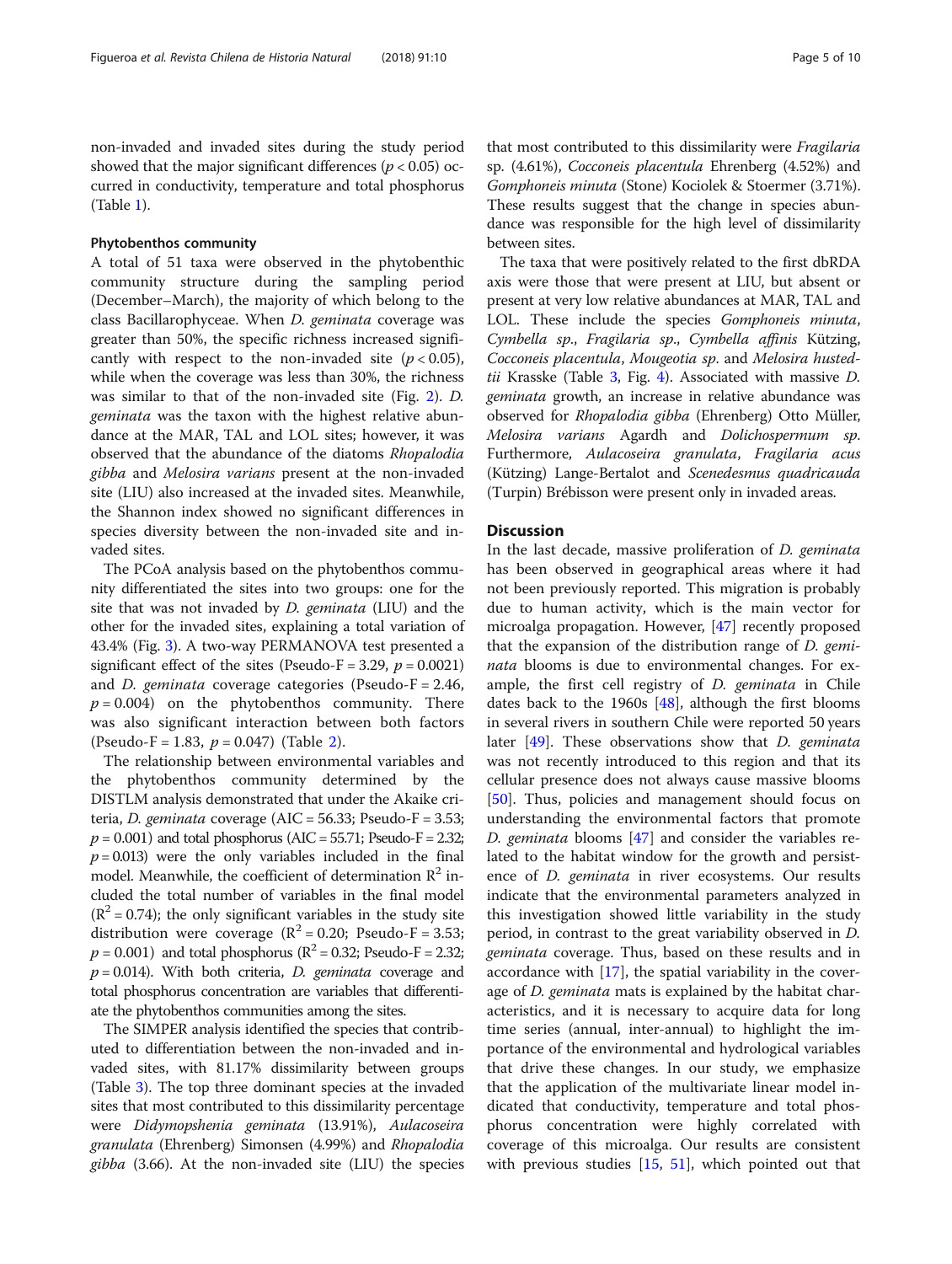<span id="page-5-0"></span>

such variables condition the establishment and temporal variation of D. geminata in rivers in Canada and the United States. Light availability was not measured in this study, but the reported low depths appeared to be directly related to light availability and the temperature in the water column, and, thus, to directly influence D. geminata growth. In this context, the combined effects of these factors (light-temperature) are determinants in the photosynthetic production of the invasive diatom D. geminata, favoring its success as a colonizer [[52](#page-9-0)]. In the present work it was observed that during the months with the highest D. geminata coverage the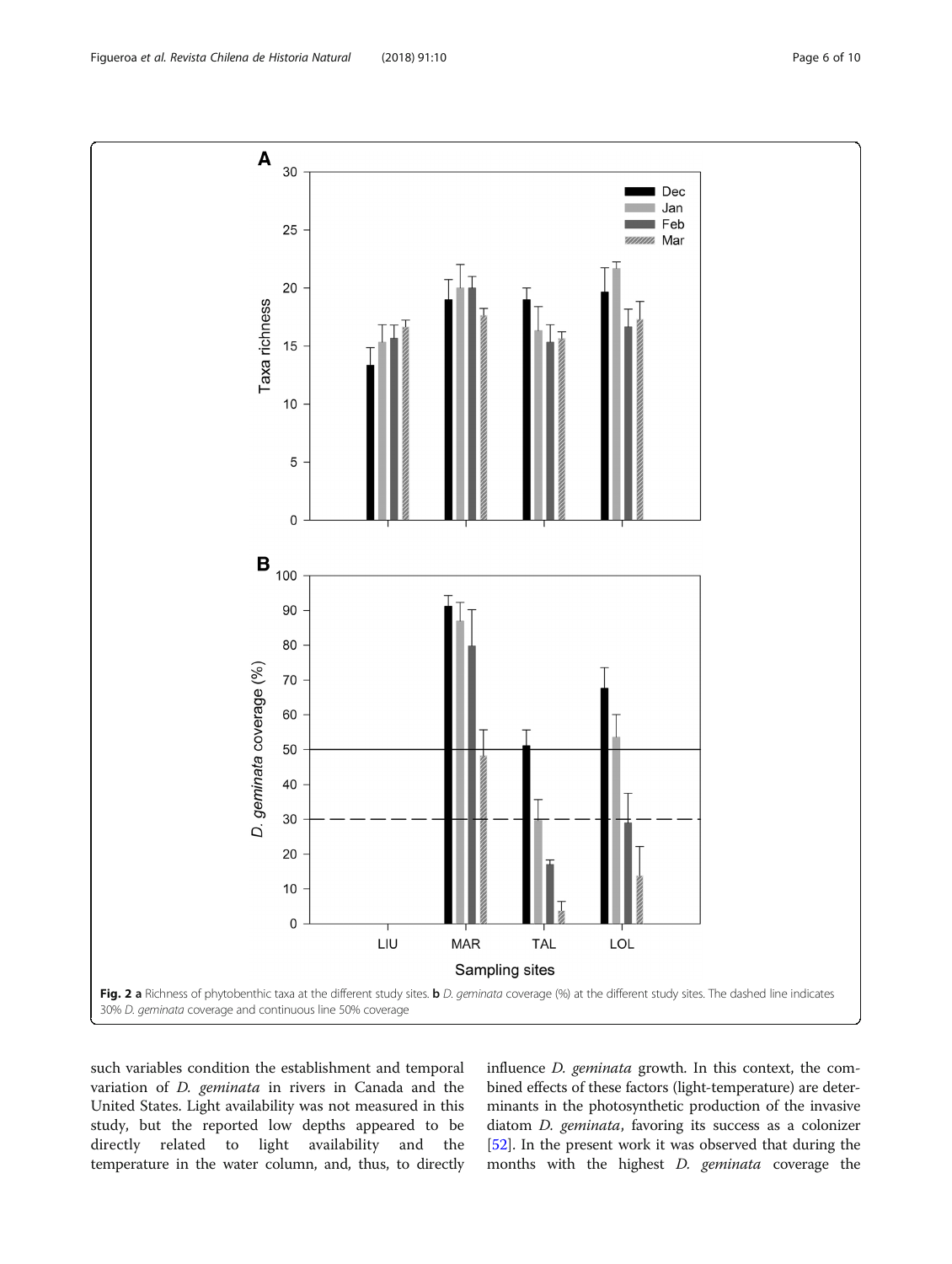<span id="page-6-0"></span>

temperature was between 15 and 21 °C, which is similar to the range found in Spanish rivers [[53](#page-9-0)].

Low concentrations of total phosphorus during the study period were related to the % coverage of D. gemi-nata mats. Similarly, [[15\]](#page-9-0) showed the existence of a negative relationship between the concentration of total phosphorus and D. geminata mat coverage. Low phosphorus concentrations promote cell division of this microalga and production of stalks that raise the cells above the substrate for better nutrient absorption, creating large mats that can remain in the environment for a long time [[54,](#page-9-0) [55\]](#page-9-0). In contrast, during March at MAR an inverse relationship, with declining D. geminata coverage and increasing total phosphorus concentration, was observed, implying that other periphyton species have a competitive advantage over D. geminata [[19\]](#page-9-0). Nonetheless, the low total phosphorus concentration recorded during March did not cause an increase in coverage. This was due to an increase in the flow rate as a result of the first rain of the month, causing D. geminata shedding.

Previous reports [[56](#page-9-0), [57\]](#page-9-0) indicated that alterations in the flow regime are conditions for the establishment and continued presence of this invasive microalga. During the study period, the invaded sites had a decrease in the index compared to the non-invaded site (LIU) as a result of the decreasing values of the substrate composition and the velocity regime. Such physical alteration is associated with the ability of D. geminata to colonize all available benthic substrates [\[57\]](#page-9-0).

The result of total substrate occupation by *D. geminata* generated a shift in phytobenthos community structure (Table [3](#page-7-0), Fig. [4\)](#page-7-0). A negative effect observed in this study was the decrease in relative abundance of the species G. minuta, C. affinis, and Cymbella sp. at the invaded sites (MAR, TAL, LOL) compared with the non-invaded site (LIU). This change could be attributed to the competitive pressure exerted by D. geminata on these phytobenthic species with similar ecological requirements, which were ultimately displaced by the massive proliferation of D. geminata [[16](#page-9-0), [58](#page-9-0)]. Indeed, the total occupation of the substrate by this invasive microalga reduces the nutrient availability for the different strata of phytobenthos, which remain isolated after being covered by the filamentous mat formed by D. geminata. This is consistent with what was described by [\[59](#page-9-0)], who indicated that nutrient availability is lower at the base of the periphytic community than on its surface, implying that some species can monopolize space and other resources according to their level of morphological organization [\[60\]](#page-9-0). Similar conclusions were reached by  $[61]$  $[61]$ , who suggested that the thickness of the periphytic layer affects nutrient availability, especially the lower layers, due to the speed of nutrient diffusion. In addition, the decrease in the abundance of G. minuta and Cymbella sp., dominant species in late successional stages, increases the availability of substrate, which makes a site more susceptible to the establishment of D. geminata [\[58\]](#page-9-0). Conversely, the presence of A. granulata, S. quadricauda, and F. acus only at sites invaded by D. geminata is due to the fact that these species come from Galletué Lake; when moving downstream, probably during periods of low river flow, they settle on the substrate, occupying the microhabitat formed by *D. geminata* stalks. Our results are similar to those reported by [[16](#page-9-0)],

Table 2 Details of the two-way PERMANOVA test conducted on ln(x + 1)-transformed phytobenthos community abundance data recorded at the sampling sites

| Source of variation                                     | df | ß      | <b>MS</b> | Pseudo-F | p value | Unique perms |
|---------------------------------------------------------|----|--------|-----------|----------|---------|--------------|
| <b>Sites</b>                                            |    | 174.36 | 58.12     | 3.29     | 0.021   | 997          |
| Coverage categories                                     |    | 130.10 | 43.37     | 2.46     | 0.004   | 998          |
| Site x Coverage                                         |    | 64.44  | 32.22     | 1.83     | 0.047   | 997          |
| Res                                                     |    | 123.5  | 17.64     |          |         |              |
| Total                                                   | 15 | 492.4  |           |          |         |              |
| Chambers of the continues and all accounts to the latel |    |        |           |          |         |              |

Significant p-values are shown in bold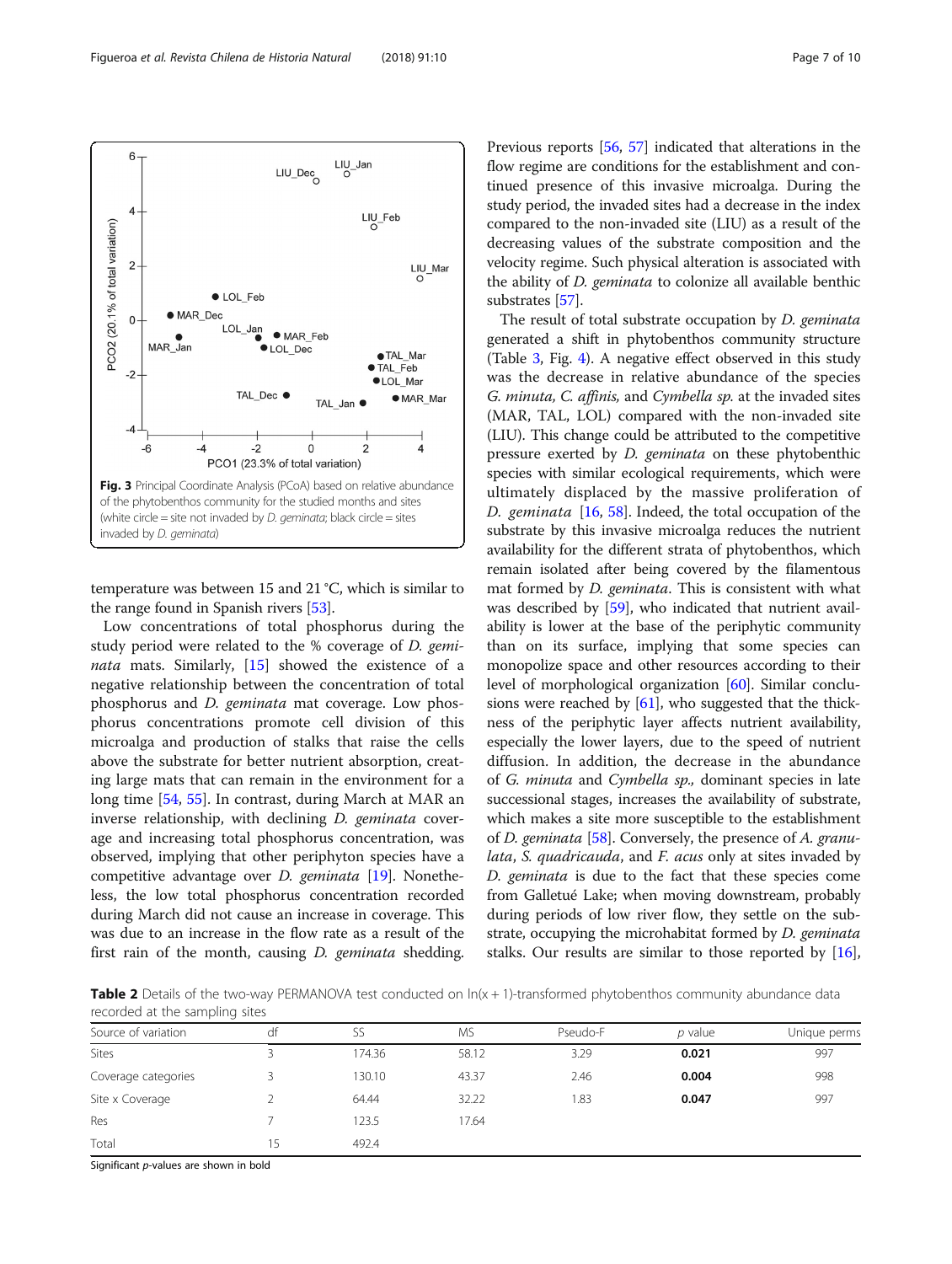<span id="page-7-0"></span>

| Table 3 Similarity percentage analysis (SIMPER). Average abundance values are shown for phytobenthos species at sites non-invaded          |  |
|--------------------------------------------------------------------------------------------------------------------------------------------|--|
| (LIU) and invaded (MAR, TAL, and LOL) by <i>D. geminata</i> . The comparison between both sites is shown, along with average dissimilarity |  |
| values and contribution percentages (%). Bacillariophyceae (B), Cyanophyta (C), Chlorophyta (Ch)                                           |  |

| Species                      | Average abundance |         | Average       | Contribution<br>$\%$ |  |
|------------------------------|-------------------|---------|---------------|----------------------|--|
|                              | Non-invaded       | Invaded | Dissimilarity |                      |  |
| Didymosphenia geminata (B)   | 0.00              | 3.34    | 11.30         | 13.91                |  |
| Aulacoseira granulata (B)    | 0.00              | 1.50    | 4.05          | 4.99                 |  |
| Fragilaria sp. (B)           | 2.33              | 0.70    | 3.74          | 4.61                 |  |
| Cocconeis placentula (B)     | 1.90              | 0.61    | 3.67          | 4.52                 |  |
| Gomphoneis minuta (B)        | 3.15              | 1.81    | 3.01          | 3.71                 |  |
| Rhopalodia gibba (B)         | 2.17              | 3.22    | 2.97          | 3.66                 |  |
| Cymbella affinis (B)         | 2.21              | 0.89    | 2.83          | 3.49                 |  |
| Cymbella sp. (B)             | 2.52              | 1.26    | 2.64          | 3.26                 |  |
| Mougeotia sp. (Ch)           | 1.59              | 0.94    | 2.51          | 3.09                 |  |
| Melosira varians (B)         | 1.32              | 1.80    | 2.32          | 2.86                 |  |
| Fragilaria acus (B)          | 0.00              | 1.10    | 2.27          | 2.80                 |  |
| Hannaea arcus (B)            | 1.70              | 1.11    | 2.24          | 2.76                 |  |
| Melosira hustedtii (B)       | 1.09              | 0.63    | 2.22          | 2.73                 |  |
| Dolichospermum sp. (C)       | 0.85              | 1.85    | 2.22          | 2.73                 |  |
| Scenedesmus quadricauda (Ch) | 0.00              | 0.94    | 2.17          | 2.68                 |  |



Fig. 4 Distance-based redundancy analysis of phytobenthos community and environmental variables. dbRDA analysis resulting from DISTLM for sampling sites (white circle = site without D. geminata, black circle = sites with D. geminata). The environmental variables shown are those determined by the coefficient of determination R<sup>2</sup>, with the most significant highlighted. The lower edge shows the taxa that contribute to 60% of the dissimilarity given by SIMPER between the sites that were invaded and not invaded by this microalga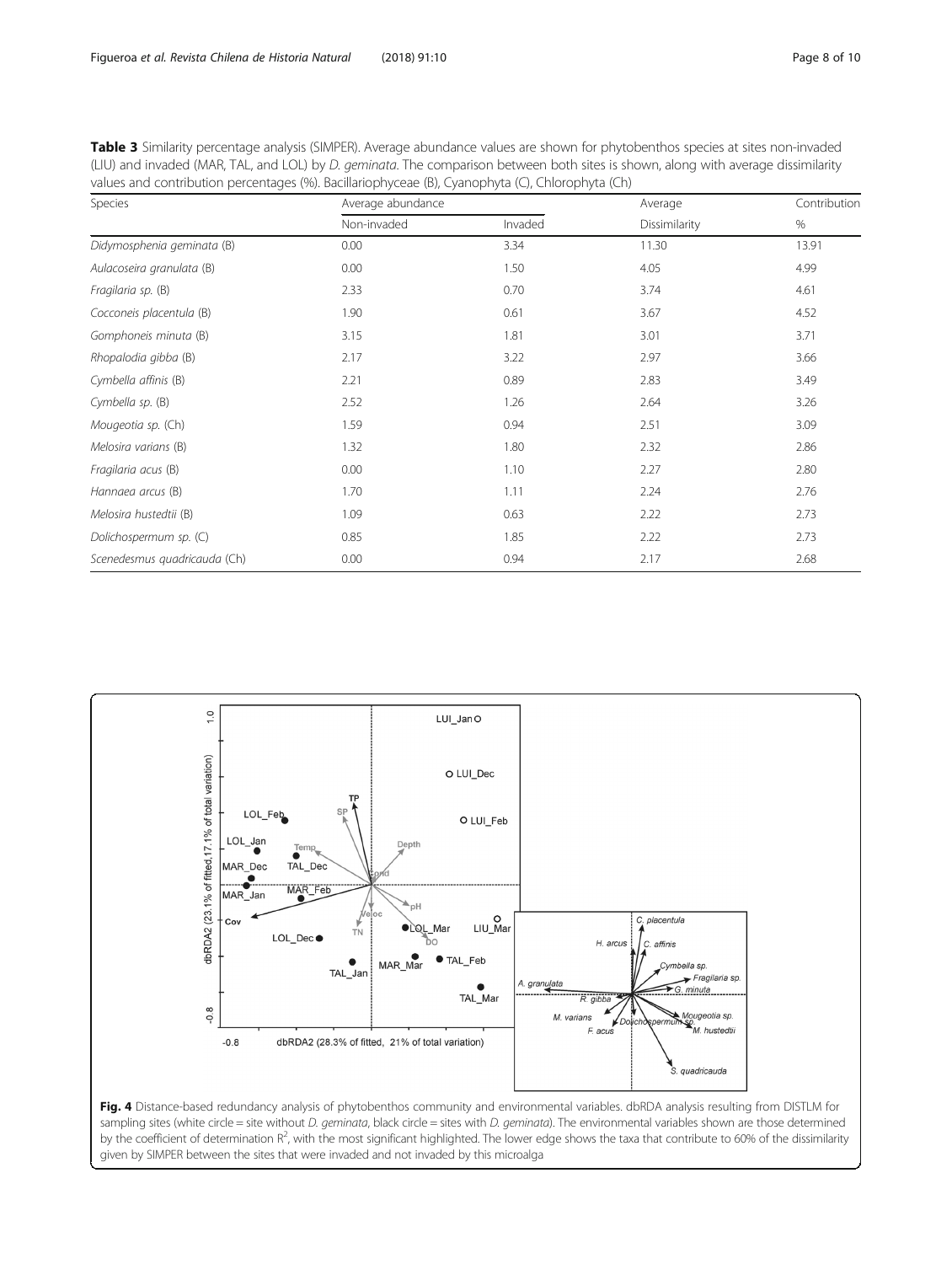<span id="page-8-0"></span>who described a positive relationship between the biomass of D. geminata and the relative abundance of other small diatoms. In addition, we observed the presence of a species of Chlorophyta after the growth of D. geminata, which is consistent with the findings of [\[53](#page-9-0)].

Although in this study no significant differences in species diversity were found (with respect to the non-invaded site), others have reported that the new microhabitats created by D. geminata filaments decrease or increase species diversity [[16,](#page-9-0) [23,](#page-9-0) [53](#page-9-0)].

Different studies have shown the effect of mats formed by D. geminata on the basis of the food web and higher trophic levels [2, [24](#page-9-0)], making it necessary to identify a threshold (% of D. geminata coverage) that allows a determination of when the taxa change is generated. An interesting observation in this study is that richness is significantly higher when the coverage percentage of D. geminata is greater than 50%. Subsequently, this richness decreases with the progressive reduction in the coverage of D. geminata, reaching values similar to those found at the non-invaded site. This alteration in the phytobenthic community was similar to that reported by [\[53\]](#page-9-0), who found that the massive growth of D. geminata changes the taxonomic composition of phytobenthos, directly affecting its species richness.

## Conclusions

We confirmed that conductivity, temperature and total phosphorus had a significant influence on variation in % coverage of D. geminata. In addition, both the % coverage of this invasive microalga and total phosphorus concentration were factors that influenced phytobenthos community structure, increasing phytobenthic species richness without altering taxa diversity. Meanwhile, a decrease in the abundance of other benthic diatoms at the invaded sites generated greater substrate availability, making them more susceptible to the establishment of *D.geminata* and resulting in an increase in the coverage of this invasive microalga. Nevertheless, the lack of studies regarding the presence of D. geminata in phytobenthic communities makes it difficult to understand the competition for available resources. Therefore, further studies that include competitive availability for resources, as well as ecophysiological and molecular aspects, should be carried out in order to better understand the interaction between this invasive microalga and other aquatic communities.

#### Acknowledgements

The authors are grateful for the support provided by CONICYT National Doctoral Scholarship N° 21130577, sample identification support provided by Silvia Basualto and the observations made by Meyer Guevara-Mora, Fernando Torrejón and Denisse Álvarez.

#### Funding

This work was financially supported by CONICYT/FONDAP/ 15130015 project and CONICYT National Doctoral Scholarship N° 21130577.

#### Availability of data and materials

Not applicable.

#### Authors' contributions

FF and PP: study design, field and laboratory work, data analysis, interpretation of results and manuscript drafting. FC: Interpretation of the phytobenthos results and manuscript review. RAD, VH, JB: study design, manuscript review. RU: study design, interpretation of the results of phytobenthos and manuscript review. All authors read and approved the final manuscript.

### Ethics approval and consent to participate

Not applicable.

#### Consent for publication

Not applicable.

#### Competing interests

The authors declare that they have no competing interests.

#### Publisher's Note

Springer Nature remains neutral with regard to jurisdictional claims in published maps and institutional affiliations.

#### Author details

<sup>1</sup>Department of Botany, Faculty of Natural and Oceanographic Sciences, University of Concepcion, Concepción, Chile. <sup>2</sup>Department of Aquatic Systems, Faculty of Environmental Sciences & EULA-Chile Center, University of Concepcion, Concepción, Chile. <sup>3</sup>Water Research Center for Agriculture and Mining (CHRIAM), University of Concepcion, Concepción, Chile. 4 Department of Ecology, Faculty of Science, University of Malaga, Malaga, Spain.

## Received: 15 June 2018 Accepted: 27 November 2018 Published online: 13 December 2018

#### References

- 1. Alpert P, Bone E, Holzapfel C. Invasiveness, invasibility and the role of environmental stress in the spread of non-native plants. Perspect Plant Ecol Syst. 2000;3:52–66.
- 2. Jellyman PG, Harding JS. Disentangling the stream community impacts of Didymosphenia geminata: how are higher trophic levels affected?. Biol Invasions. 2016;18:3419–35.
- Larned S, Kilroy C. Effects of Didymosphenia geminata removal on river macroinvertebrate communities. J Freshw Ecol. 2014;29:345–62.
- 4. Coste M, Ector L. Diatomées invasives exotiques ou rares en France: Principales Observations effectuées au cours des dernières décennies. Syst Geogr Plants. 2000;70:373–400.
- Rivera P, Basualto S, Cruces F. Acerca de la diatomea Didymosphenia geminata (Lyngbye) M. Schmidt: su morfología y distribución en Chile. Gayana Bot. 2013;70:373–400.
- 6. Whitton BA, Ellwood NTW, Kawecka B. Biology of the freshwater diatom Didymosphenia: a review. Hydrobiologia. 2009;630:1–37.
- 7. Blanco S, Ector L. Distribution, ecology and nuisance effects of the freshwater invasive diatom Didymosphenia geminata (Lyngbye) M. Schmidt: a literature review. Nova Hedwigia. 2009;88:347–422.
- 8. Montecino V, Molina X, Kumar S, Castillo ML, Bustamante R. Niche dynamics and potential geographic distribution of Didymosphenia geminata (Lyngbye) M. Schmidt, an invasive freshwater diatom in southern Chile. Aquat Invasions. 2014;9:507–19.
- Reid BL, Hernández KL, Frangópulos M, Bauer G, Lorca M, Kilroy C, Spaulding S. The invasion of the freshwater diatom Didymosphenia geminata in Patagonia: prospects, strategies, and implications for biosecurity of invasive microorganisms in continental waters. Conserv Lett. 2012;5:432–40.
- 10. Sastre V, Santinelli N, Bauer G, Gabriela Ayestarán M, Uyua N. First record of the invasive diatom Didymosphenia geminata (Lyngbye) Schmidt in a Patagonian Andean river of Argentina. Bioinvasions Rec. 2013;2:11–7.
- 11. Kilroy CA. New alien diatom, Didymosphenia geminata (Lyngbye) Schmidt: its biology, distribution, effects and potential risks for New Zealand fresh waters. CHC: NIWA client report; 2004-128. p. 1–40.
- 12. Noga T, Stanek-Tarkowska J, Pajączek A, Peszek Ł, Kochman-Kędziora N. Expansion of Didymosphenia geminata (Lyngbe) M. Schmidt